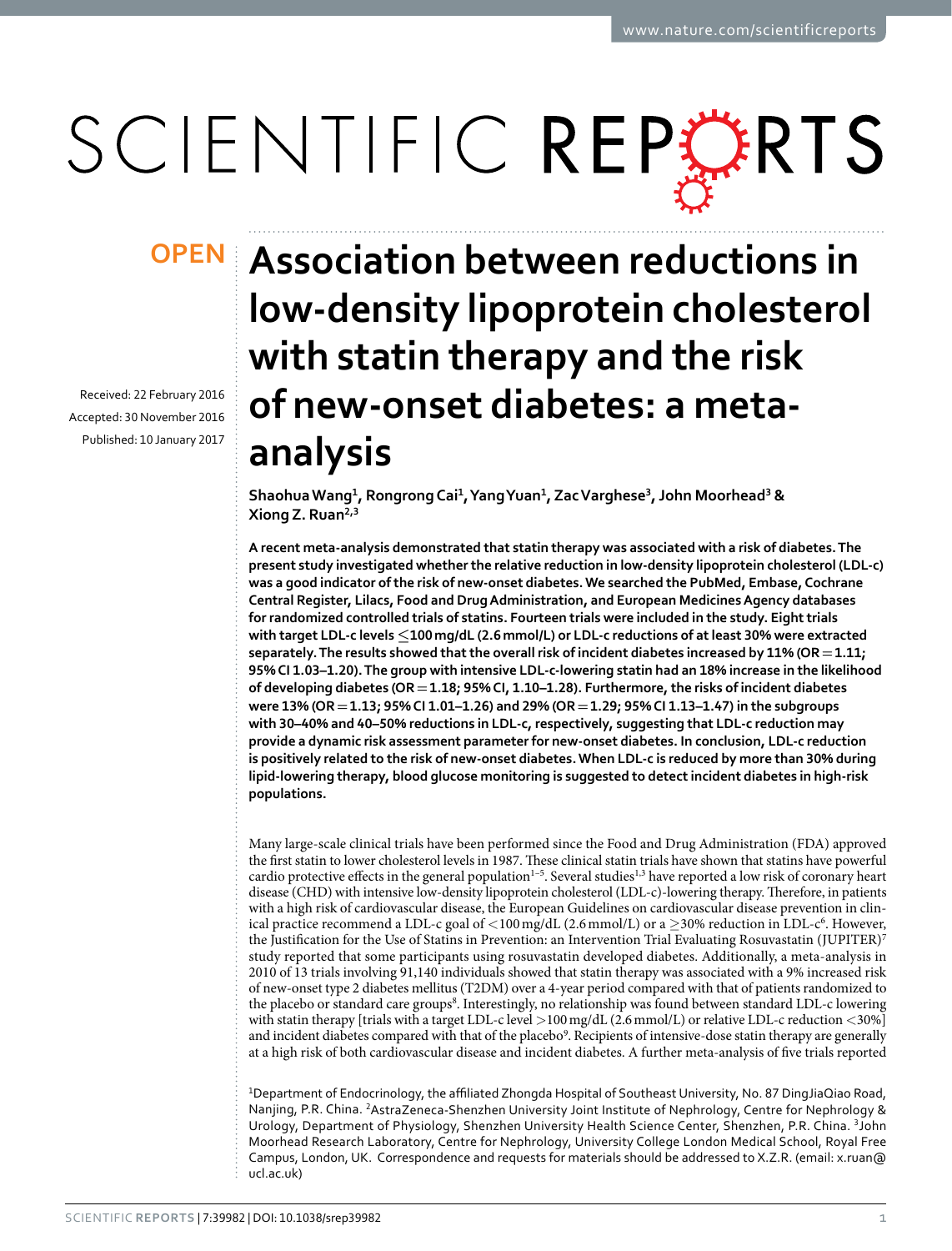an increased risk of incident diabetes among those treated with intensive-dose statin therapy compared with the risk of those receiving moderate-dose statin therapy<sup>[10](#page-7-6)</sup>.

However, statin dose may not necessarily be associated with incident diabetes. Doubling the statin dose was associated with only a 5–6% greater decrease in LDL-c<sup>11</sup>. Furthermore, approximately 20% of patients fail to respond to statins and appear to be 'statin-resistant'. In this context, we previously demonstrated that inflammatory stress may cause statin resistance<sup>12</sup>. Patients with chronic kidney disease (CKD), diabetes, and other inflammatory diseases are at particular risk of statin resistance. However, some patients require a standard dose of statin to achieve the recommended LDL-c goal, which may be associated with a high risk of incident diabetes. This suggests that intensive-dose statin therapy may not necessarily be associated with target LDL-c levels or a proportionately greater reduction in LDL-c.

Although a recent meta-analysis suggested that a lower target LDL-c level with intensified statin therapy was related to a higher risk of new-onset diabetes, not all patients receiving statin treatment can reach the LDL-c target, but they all may have a risk of diabetes. This is especially true in patients with high baseline levels of LDL-c. The Deutsche Diabetes-Dialyse-Studie (4D[\)13](#page-7-9), An Assessment of Survival and Cardiovascular Events (AURORA)[14](#page-7-10), and the Assessment of LEscol in Renal Transplantation (ALERT)[15](#page-7-11) studies suggest that specific cholesterol treatment targets do not need to be recommended as the goal of statin treatment in high-risk populations. The American College of Cardiology and American Heart Association (ACC-AHA) proposed that an assessment of both 10-year and lifetime cardiovascular disease risk should be considered when taking lipid-lowering therapy and that stroke should be included in cardiovascular disease risk estimates<sup>16</sup>. According to the new guidelines, neither the dose of statin nor target LDL-c are good indicators; instead "appropriate intensity" statin therapy in addition to a heart-healthy lifestyle should be applied to reduce cardiovascular risk in the major statin benefit groups. "High-intensity" statin treatment, which lowers LDL-c by at least 50%, or "moderate-intensity" statin treatment, which lowers LDL-c by approximately 30–49%, are recommended for cholesterol treatment. This suggests that LDL-c reduction, which represents both baseline and target values in patients, is arguably a more important indicator in clinical practice. However, the association between LDL-c reduction and incident diabetes during the statin lipid-lowering process is unknown.

Therefore, we investigated whether intensive statin therapy causes excess incident diabetes risk and whether LDL-c reduction, a recommended indicator of cardiovascular risk in the new ACC-AHA cardiovascular preven-tion guidelines<sup>[16](#page-7-12)</sup>, is the most appropriate indicator for the assessment of risk of statin-induced diabetes during lipid-lowering therapy.

#### **Results**

**Study selection.** Fourteen trials [Heart Protection Study (HPS)<sup>17</sup>, the Anglo-Scandinavian Cardiac Outcomes Trial—Lipid Lowering Ar (ASCOT-LLA[\)18,](#page-8-1) the Controlled Rosuvastatin Multinational Trial in Heart Failure (CORONA)<sup>[19](#page-8-2)</sup>, JUPITER<sup>[7](#page-7-3)</sup>, the Scandinavian Simvastatin Survival Study (4S)<sup>1</sup>, the PROspective Study of Pravastatin in the Elderly at Risk (PROSPER)<sup>20</sup>, Gruppo Italiano per lo Studio della Sopravvivenza nell'Infarto Miocardico-Heart Failure (GISSI-HF)<sup>[21](#page-8-4)</sup>, the Stroke Prevention by Aggressive Reduction in Cholesterol Levels  $(SPARCL)^{22}$ , the West of Scotland Coronary Prevention Study (WOSCOPS)<sup>[23](#page-8-6)</sup>, the Long-Term Intervention with Pravastatin in Ischaemic Disease (LIPID)<sup>24</sup>, Air Force/Texas Coronary Atherosclerosis Prevention Study (AFCAPS/TexCAPS)[5](#page-7-13) , the Antihypertensive and Lipid-Lowering Treatment to Prevent Heart Attack Trial (ALLHAT-LLT)[25,](#page-8-8) Members of The Management of Elevated Cholesterol in the Primary Prevention Group of Adult Japanese (MEGA)<sup>26</sup>, and Gruppo Italiano per lo Studio della Sopravvivenza nell'Infarto Miocardico Prevenzione (GISSI PREVENZIONE)<sup>[27](#page-8-10)</sup>] were included in this study. Eight of the 14 trials achieved target LDL-c levels of ≤100 mg/dL (2.6 mmol/L) or intensive LDL-c reductions of at least 30% of baseline according to the guidelines for intensive LDL-c-lowering with statin therapy published in 2011<sup>6</sup> [\(Fig. 1\)](#page-2-0).

**Study characteristics.** Fourteen trials with a total of 95,102 non-diabetic participants were included and were stratified according to the relative LDL-c reductions of 10–20%; >20–30%; >30–40%; and >40–50%. The baseline characteristics are presented in [Table 1.](#page-3-0) According to the improved Jadad scoring method, all of the included studies had a score  $\geq$ 3. In the 8 trials that met the intensive LDL-c-lowering criteria, a total of 60,287 non-diabetic participants were included, of whom 30,142 were assigned to a statin group and 30,145 to a placebo group.

**New-onset diabetes stratified by relative LDL-c reduction.** Of the initial non-diabetic participants, 4,559 developed diabetes [\(Table 1](#page-3-0)). The overall risk of incident diabetes increased by 11% (OR= 1.11; 95% CI 1.03–1.20). Using the new ACC-AHA cardiovascular prevention guidelines, we stratified the 14 included trials by their relative LDL-c reduction, with categories of 10–20%; >20–30%; >30–40%; and >40–50%. The risk of diabetes was elevated by 13% (OR= 1.13; 95% CI 1.01–1.26) and 29% (OR= 1.29; 95% CI 1.13–1.47) when the relative LDL-c reductions were 30–40% and 40–50% of baseline, respectively. However, the risk of incident diabetes did not increase when relative LDL-c reductions were <20% (OR=1.07; 95% CI 0.93–1.22) or between 20 and 30%  $(OR = 0.98; 95\% \text{ CI } 0.83-1.16)$  ([Fig. 2\)](#page-4-0). In absolute terms, over 4 years of statin therapy, one additional case of diabetes was diagnosed per 137 patients with a 30–40% relative reduction in LDL-c and one per 108 patients with a 40–50% relative reduction in LDL-c.

**Incident diabetes from trials meeting previous intensive LDL-c-lowering criteria.** Of the 60,287 participants from 8 trials, 2,994 developed new-onset diabetes, of whom 1,613 were in the statin group and 1,381 in the placebo group. The risk of incident diabetes was higher in the intensive LDL-c-lowering statin group than that in the control group (OR = 1.18; 95% CI, 1.10–1.28;  $I^2 = 0.0$ %; n = 60,287) [\(Fig. 3\)](#page-4-1). A total of 232 more cases of incident diabetes occurred in the statin-treated groups than that in the placebo-control groups, representing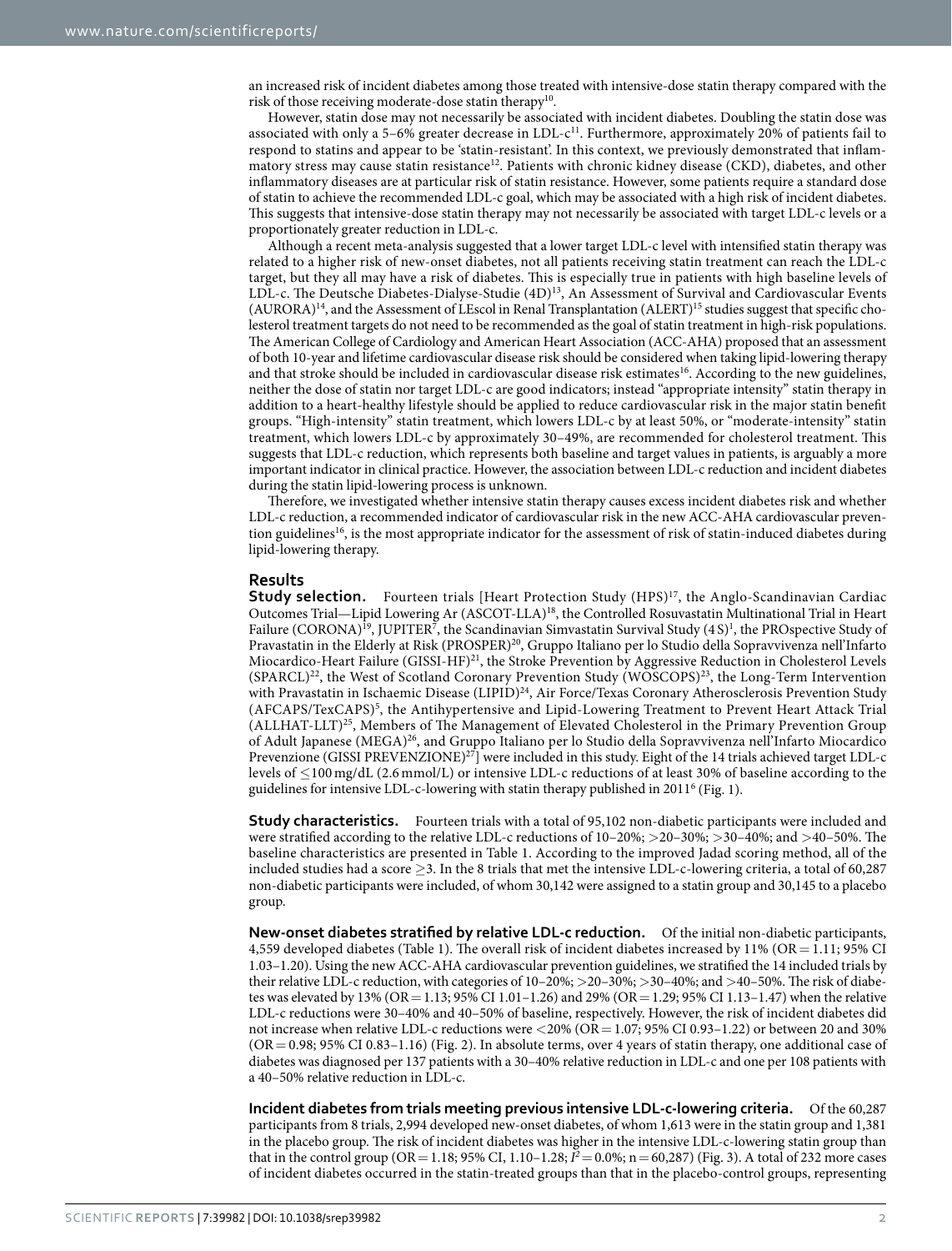

<span id="page-2-0"></span>**Figure 1. Flow diagram of literature search to identify randomized placebo-controlled and standard carecontrolled statin trials.** 

an 18% increase in the likelihood of participants on statin therapy developing diabetes after a mean of 4 years. For the combined study cohort, the additional 232 cases of diabetes in the statin group can also be expressed in absolute terms as one additional case of diabetes per 130 patients treated with intensive LDL-c-lowering statin therapy for 4 years. This results in 13.38 cases per 1,000 patient-years with statin treatment and in 11.45 cases per 1,000 patient-years with the placebo.

**Meta-regression analyses.** As heterogeneity existed between the trials in the overall analysis, we performed meta-regression analyses of age, gender, BMI, statin dose, systolic blood pressure (BP), diastolic BP, baseline LDL-c, endpoint LDL-c, and change in LDL-c during treatment to identify other sources of the residual differences between the trials. Among these variables, the association between statin therapy and risk of new-onset diabetes was stronger in trials with patients who were older and female and those who had low baseline and endpoint LDL-c levels and high reductions in LDL-c. However, the other variables did not appear to be important factors in these analyses.

**Sensitivity analysis and publication bias.** For the four stratified trial groups with different LDL-c reduction, sensitivity analyses showed that the results of the fixed-effects model were similar to those of the random-effects model regarding incident diabetes. The funnel plot and Egger's test indicated that the publication bias of the four groups was weak when pooling data from the four stratified trial groups according to reductions in LDL-c.

For the trials meeting intensive LDL-c-lowering statin therapy, the results of an analysis excluding studies with a high risk of bias (OR 1.20; 95% CI, 1.10–1.30;  $I^2 = 10.4\%$ ) were similar to those of the original analysis. Analyses restricted to double-blind trials and to 7 trials without HPS<sup>17</sup> showed similar results as the overall analysis. The association was weakened when analysing trials without the JUPITER<sup>[7](#page-7-3)</sup>, ROSPER<sup>[20](#page-8-3)</sup>, and SPARCL studies<sup>[22](#page-8-5)</sup>, possibly because of a loss of statistical power. Moreover, the combination of results of the included trials met the target LDL-c level of ≤100 mg/dL (2.6 mmol/L) or an LDL-c reduction of at least 30% of baseline in the meta-analysis, which was appropriate because the analysis of individual statins yielded overlapping CIs. Further analysis of lipophilic (OR 1.17; 95% CI, 1.06–1.29;  $I^2 = 39.0\%$ ) and hydrophilic (OR 1.20; 95% CI, 1.08–1.34;  $I^2 = 0.0\%$ ) statins showed no significant difference in terms of incident diabetes. A fixed-effects model was also used to conduct a sensitivity analysis of the intensive LDL-c-lowering statin therapy trials (OR= 1.19; 95% CI 1.10–1.28). The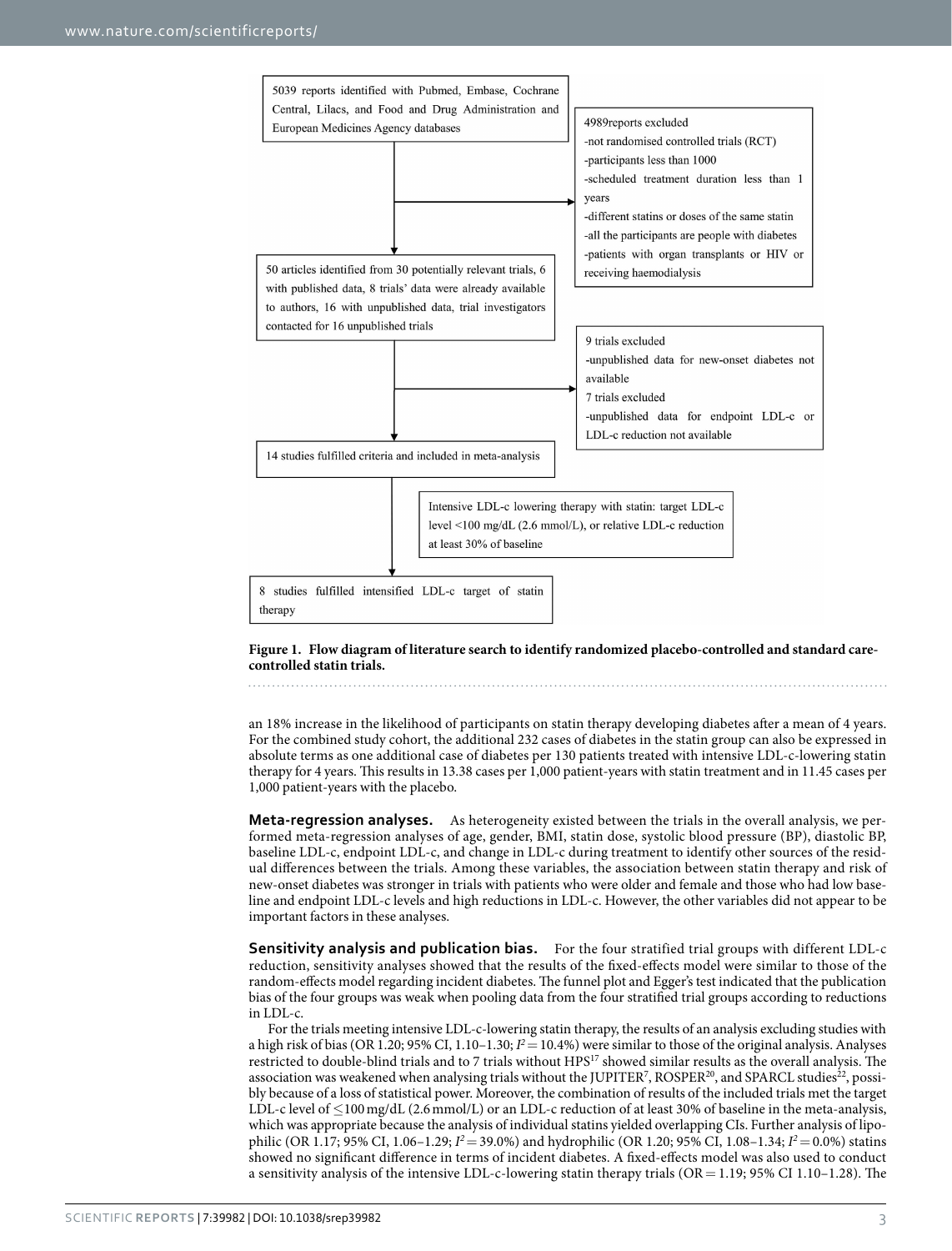<span id="page-3-0"></span>

|                          | Population                                      | Intervention                              | Follow-up year             | <b>Mean Age</b><br>$(yr)^b$                          | Mean BMI<br>(kg/m <sup>2</sup> )        | <b>Method of DM diagnosis</b>                                                                                                                                 |                              |                               |                              | Jadad score                   |
|--------------------------|-------------------------------------------------|-------------------------------------------|----------------------------|------------------------------------------------------|-----------------------------------------|---------------------------------------------------------------------------------------------------------------------------------------------------------------|------------------------------|-------------------------------|------------------------------|-------------------------------|
| <b>HPS</b>               | History of CVD                                  | 40 mg simvastatin or<br>placebo           | 5.0                        | 65.0                                                 | 27.2                                    | Physician reported; Medication                                                                                                                                |                              |                               |                              | 5                             |
| ASCOT-LLA                | Hypertension<br>CVD risk factors                | 10 mg atorvastatin or<br>placebo          | $3.3^{b,d}$                | $63.0^{b}$                                           | $28.6^{b}$                              | WHO 1999 criteria                                                                                                                                             |                              |                               |                              | 4                             |
| <b>CORONA</b>            | Systolic heart<br>failure                       | 10 mg rosuvastatin<br>or placebo          | 2.7 <sup>d</sup>           | 73.0 <sup>b</sup>                                    | $27.0^{b}$                              | Physician reported                                                                                                                                            |                              |                               |                              | 5                             |
| <b>JUPITER</b>           | No CVD                                          | 20 mg rosuvastatin<br>or placebo          | 1.9 <sup>d</sup>           | 66.0 <sup>b</sup>                                    | $28.4^{\rm d}$                          | Physician reported (medication, positive OGTT,<br>raised random glucose with symptoms, two<br>fasting glucose values $\geq$ 126 mg/dL (7.0 mmol/L)            |                              |                               |                              | 5                             |
| 4 S                      | Previous MI or<br>angina                        | $20 - 40$ mg<br>simvastatin or<br>placebo | 5.4 <sup>d</sup>           | 58.6                                                 | 25.9                                    | Physician reported; medication; one fasting<br>glucose value $\geq$ 126 mg/dL (7.0 mmol/L)                                                                    |                              |                               |                              | 5                             |
| <b>PROSPER</b>           | With CVD or at<br>high risk                     | 40 mg pravastatin or<br>placebo           | 3.2                        | 76.0                                                 | 26.5                                    | One fasting glucose value $>126$ mg/dL<br>(7.0 mmol/L); medication                                                                                            |                              |                               |                              | 5                             |
| GISSI-HF                 | Chronic heart<br>failure                        | 10 mg rosuvastatin<br>or placebo          | 3.9 <sup>d</sup>           | 67.0                                                 | 26.7                                    | Two fasting glucose values $\geq$ 126 mg/dL<br>$(7.0 \text{mmol/L})$                                                                                          |                              |                               |                              | 5                             |
| SPARCL                   | With a stroke<br>or TIA                         | 80 mg atorvastatin or<br>placebo          | 4.9                        | 62.7 <sup>b</sup>                                    | $27.4^{b}$                              | two fasting glucose measurements $\geq$ 126 mg/dL<br>$(7.0 \text{ mmol/l})$ and at least post-baseline glucose $\geq$<br>36 mg/dL (2.0 mmol/l) above baseline |                              |                               |                              | $\overline{4}$                |
| WOSCOPS                  | No MI, raised<br>cholesterol                    | 40 mg pravastatin or<br>placebo           | 4.8                        | 55.2                                                 | 26.0                                    | Two fasting glucose values ${\geq}126\,\mathrm{mg}/\mathrm{dL}$<br>$(7.0 \text{ mmol/L})$ ; medication                                                        |                              |                               |                              | $\overline{4}$                |
| <b>LIPID</b>             | MI or unstable<br>angina in<br>previous 3 years | 40 mg pravastatin or<br>placebo           | 6.0                        | 62.0 <sup>d</sup>                                    | NA                                      | One fasting glucose value $\geq$ 126 mg/dL<br>$(7.0 \,\mathrm{mmol/L})$ ; medication                                                                          |                              |                               |                              | 5                             |
| AFCAPS TexCAPS           | No CVD                                          | 20-40 mg lovastatin<br>or placebo         | 5.2 <sup>b</sup>           | 58.0 <sup>b</sup>                                    | 27.0 <sup>b</sup>                       | Physician reported; medication; one fasting<br>glucose value $\geq$ 126 mg/dL (7.0 mmol/L)                                                                    |                              |                               |                              | $\overline{4}$                |
| ALLHAT-LLT               | CHD or CHD<br>risk factors                      | 40 mg pravastatin or<br>no treatment      | 4.8 <sup>b</sup>           | 66.3                                                 | 29.9                                    | One fasting glucose value $\geq$ 126 mg/dL<br>$(7.0 \,\mathrm{mmol/L})$                                                                                       |                              |                               |                              | 3                             |
| MEGA                     | No CVD, raised<br>cholesterol                   | $10-20$ mg pravastatin<br>or no treatment | 5.3                        | 58.3                                                 | 23.8                                    | Physician reported; medication; two fasting<br>glucose values $\geq$ 126 mg/dL (7.0 mmol/L)                                                                   |                              |                               |                              | $\overline{3}$                |
| <b>GISSI PREVENZIONE</b> | MI within past 6<br>months                      | 20 mg pravastatin or<br>no treatment      | 2.0 <sup>d</sup>           | 59.3                                                 | 26.5                                    | One fasting glucose value $\geq$ 126 mg/dL<br>$(7.0 \text{mmol/L})$                                                                                           |                              |                               |                              | 3                             |
|                          | Sex (men%) <sup>b</sup>                         | Systolic BP/<br>Diastolic BP (mm<br>Hg)   | Smoking<br>$(current\%)^b$ | Relative<br>$LDL-C$<br><b>Reduction</b> <sup>c</sup> | Endpoint<br>$LDL-C$ [mg/<br>dL(mmol/L)] | New<br>DM<br>case                                                                                                                                             | Number<br>assigned<br>statin | Number<br>In control<br>Group | New DM<br>assigned<br>statin | New DM<br>in control<br>group |
| <b>HPS</b>               | 78.0                                            | 143.0/81.0                                | 15.0                       | 29.4%                                                | 73(1.9)                                 | 628                                                                                                                                                           | 7291                         | 7282                          | 335 (4.6%)                   | 293 (4.0%)                    |
| ASCOT-LLA                | 81.2                                            | 164.2/95.0 <sup>b</sup>                   | 32.7                       | 34.8%b                                               | 89(2.3)                                 | 288                                                                                                                                                           | 3910                         | 3863                          | 154 (3.9%)                   | 134 (3.5%)                    |
| CORONA                   | 76.5                                            | 129.0/76.0 <sup>b</sup>                   | 8.6                        | $45.1\%$                                             | 77(2.0)                                 | 188                                                                                                                                                           | 1771                         | 1763                          | $100(5.6\%)$                 | 88 (5.0%)                     |
| <b>JUPITER</b>           | 61.8                                            | 134.0/80.0 <sup>b</sup>                   | 15.8                       | 50.0%                                                | 54(1.4)                                 | 486                                                                                                                                                           | 8901                         | 8901                          | 270 (3.0%)                   | $216(2.4\%)$                  |
| 4 S                      | 81.4                                            | 138.8/83.5 <sup>b</sup>                   | 25.6                       | 36.7%                                                | 116(3.0)                                | 391                                                                                                                                                           | 2116                         | 2127                          | 198 (9.4%)                   | 193 (9.1%)                    |
| PROSPER                  | 48.3                                            | 154.6/83.8 <sup>b</sup>                   | 26.8                       | 30.7%                                                | 97(2.5)                                 | 292                                                                                                                                                           | 2588                         | 2593                          | $165(6.4\%)$                 | 127 (4.9%)                    |
| GISSI-HF                 | 77.4                                            | 127.0/77.0 <sup>b</sup>                   | 14.1                       | 34.9%                                                | 85(2.2)                                 | 440                                                                                                                                                           | 1660                         | 1718                          | 225 (13.6%)                  | 215 (12.5%)                   |
| SPARCL                   | 59.7                                            | 138.7/81.7 <sup>b</sup>                   | 19.2                       | 63.0%                                                | 62(1.6)                                 | 281                                                                                                                                                           | 1905                         | 1898                          | 166 (8.7%)                   | $115(6.1\%)$                  |
| WOSCOPS                  | 100.0                                           | 135.5/84.0 <sup>b</sup>                   | 44.0                       | 23.7%                                                | 139(3.6)                                | 168                                                                                                                                                           | 2999                         | 2975                          | 75 (2.5%)                    | 93 (3.1%)                     |
| <b>LIPID</b>             | 83.2                                            | NA                                        | 96.0                       | 25.0%                                                | 112(2.9)                                | 264                                                                                                                                                           | 3496                         | 3501                          | 126 (3.6%)                   | 138 (3.9%)                    |
| AFCAPS TexCAPS           | 85.0                                            | 138.0/78.0 <sup>b</sup>                   | 12.4                       | 26.7%                                                | 112(2.9)                                | 146                                                                                                                                                           | 3094                         | 3117                          | 72 (2.3%)                    | 74 (2.4%)                     |
| ALLHAT-LLT               | 51.2                                            | 145.0/84.0 <sup>b</sup>                   | 23.2                       | 18.1%                                                | 104(2.7)                                | 450                                                                                                                                                           | 3017                         | 3070                          | 238 (7.9%)                   | 212 (6.9%)                    |
| <b>MEGA</b>              | 31.6                                            | 132.2/78.6 <sup>b</sup>                   | 20.6                       | 17.1%                                                | 124(3.2)                                | 336                                                                                                                                                           | 3013                         | 3073                          | 172 (5.7%)                   | 164 (5.3%)                    |
| <b>GISSI PREVENZIONE</b> | 86.3                                            | <b>NA</b>                                 | 11.8                       | 11.5%                                                | 124(3.2)                                | 201                                                                                                                                                           | 1743                         | 1717                          | 96 (5.5%)                    | $105(6.1\%)$                  |
| <b>TOTAL</b>             |                                                 |                                           |                            |                                                      |                                         | 4278                                                                                                                                                          | 45521                        | 45619                         | 2226 (4.9%)                  | 2052 (4.5%)                   |

#### **Table 1. Characteristics of non-diabetic participants in 14 trials that reported incident diabetesa .**

 $\rm{^aBMI}$   $=$  body-mass index; BP  $=$  blood pressure; CVD  $=$  cardiovascular disease; CHD  $=$  coronary artery heart disease;  $DM =$  diabetes mellitus;  $LDL - c = low$ -density lipoprotein cholesterol;  $MI =$  myocardial infarction; OGTT = oral glucose tolerance test; TIA = transient ischemic attack; WHO = World Health Organization. Data from total cohort (including diabetes at baseline). 'Differences between the groups in the change from baseline to time point in LDL-C. <sup>d</sup>Median.

 $\ldots$  .

results of the fixed-effects model were similar to those of the random-effects model, indicating that our data had good stability. The fail-safe number in the overall analysis of the 8 trials was 53 (*P*=0.05). The funnel plot [\(Fig. 4\)](#page-5-0) was symmetrical, and the points were all distributed inside the 95% CI ( $P = 0.56$  with Egger's test), suggesting that the publication bias in this analysis was weak.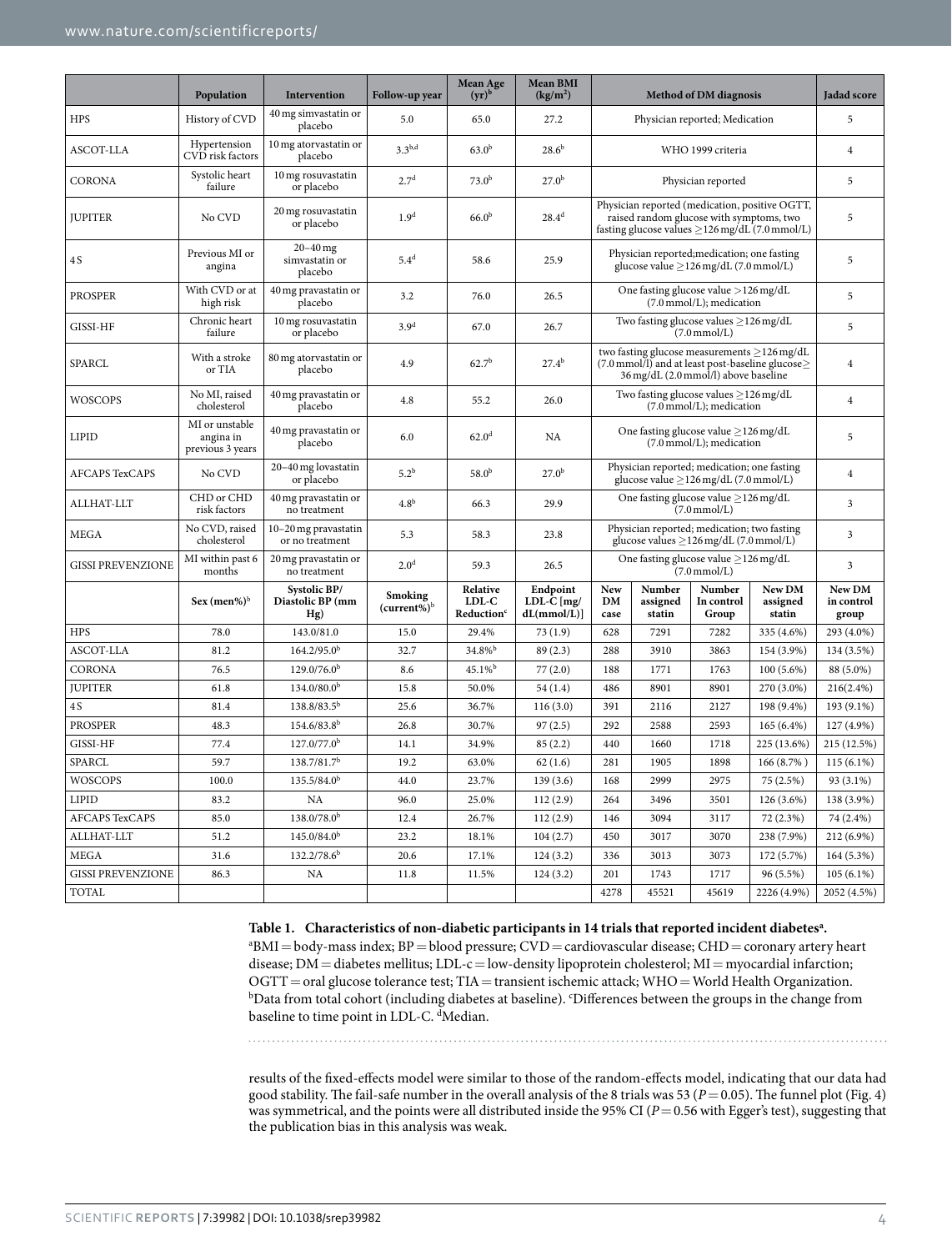

<span id="page-4-0"></span>**Figure 2. Association between different LDL-c reduction and incident diabetes.** 



<span id="page-4-1"></span>

#### **Discussion**

The relationship between statin therapy and incident diabetes has attracted attention because of the broader use of statins. Recently, several clinical trials examined the effect of statins on new-onset diabetes, but they showed conflicting results<sup>7,[23](#page-8-6)</sup>. In the JUPITER<sup>7</sup> trial, many more participants in the statin group developed diabetes than those in the placebo group. In contrast, the WOSCOPS<sup>23</sup> trial showed that pravastatin may reduce the incidence of diabetes. However, an increasing number of studies have shown an enhanced risk of incident diabetes with statin therapy. Data from 285,864 men and women indicated that statin therapy was associated with a 14% increased risk of T2DM[28](#page-8-11). Another study conducted by Wang *et al.* also found that statin treatment was associated with an increased risk of new-onset diabetes<sup>29</sup>. A previous meta-analysis demonstrated that statin therapy led to a 9% increased risk of new-onset T2DM<sup>[8](#page-7-4)</sup>, which is similar to the 11% in patients with intensive and non-intensive LDL-c-lowering statin therapy found in the present study. Our study confirms that statin therapy increases the risk of new-onset diabetes in some patients.

To investigate the factors related to statin-induced diabetes, we analysed 8 trials with intensive LDL-c-lowering statin therapy and found an 18% higher risk of incident diabetes. This finding represented a 9% higher risk of incident diabetes in patients with intensive LDL-c-lowering therapy than the risk found in a previous meta-analysis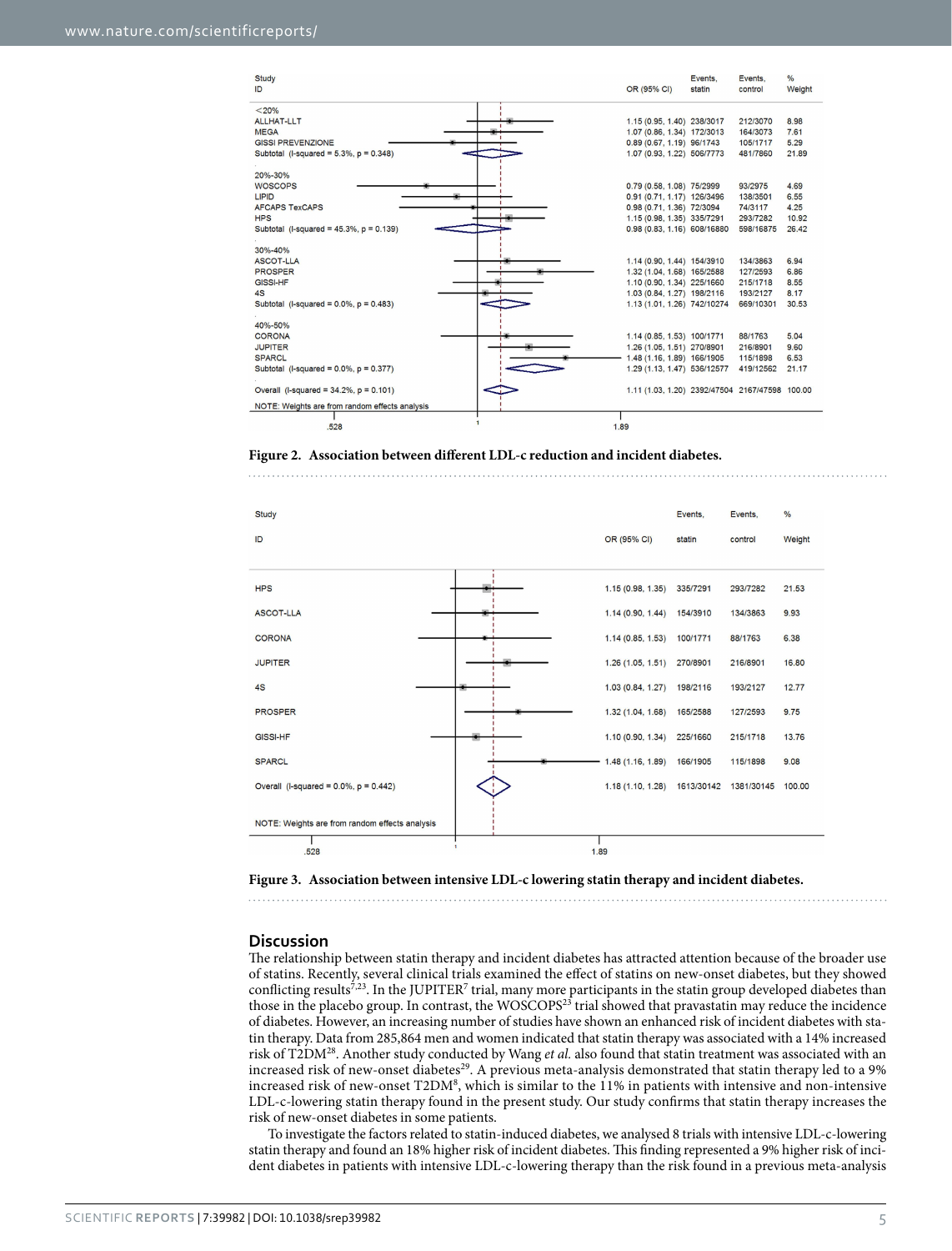

<span id="page-5-0"></span>**Figure 4. Funnel plot for trials with intensive LDL-c lowering statin therapy.** 

that combined intensive- and non-intensive LDL-c-lowering statin therapy. Comparing the two studies above, one case of new-onset diabetes was diagnosed in every 130 patients with intensive LDL-c-lowering therapy in our study, and one case of new-onset diabetes was diagnosed for every 255 patients in the previous study<sup>8</sup>. This disparity may be attributed to the differences in percentage change in the LDL-c level. In the previous study, the relative LDL-c reductions ranged from 11.5% to 50%. More than half of the included studies reported relative LDL-c reductions less than 30%. However, in our analysis of trials with intensive lowering of LDL-c, the relative LDL-c reductions ranged from 29.4% to 50%, and only 12.5% of the trials had a relative LDL-c reduction less than 30%. Therefore, it appeared that larger decreases in LDL-c accounted for the additional cases of diabetes. Other than the effects of the intensive lipid-lowering statins, the additional 9% incidence in T2DM could also be due to the extension in life, as intensive LDL-c-lowering therapy provides greater cardiovascular benefits.

Similar to our previous study<sup>9</sup>, in which we found that the risk of diabetes increased by 33% and 16% when intensified target LDL-c levels were ≤70mg/dL (1.8mmol/L) and between 70mg/dL (1.8mmol/L) and 100mg/dL (2.6 mmol/L), respectively, the current study found that the risk of incident diabetes was elevated by 29% and 13% when the relative reductions in LDL-c were 40–50% and 30–40% of baseline, respectively. One plausible explanation for the similar results is that trials that achieved target LDL-c levels less than 70mg/dL (1.8mmol/L) were similar to trials that achieved relative LDL-c reductions of 40–50%. The same reasoning could apply to trials with target LDL-c levels between 70 mg/dL (1.8 mmol/L) and 100 mg/dL (2.6 mmol/L) and those with LDL-c reductions of 30–40%. Although our previous study suggested that a lower intensity LDL-c target level with statin therapy was associated with a higher risk of incident diabetes, the achievement of target LDL-c levels does not necessarily lead to cardiovascular protection, especially in patients with CKD, diabetes, or other inflammatory conditions[12.](#page-7-8) Evidence suggested that chronic inflammation causes redistribution of cholesterol from the circulation to tissue compartments<sup>30</sup>. In this setting, circulating LDL-c is not associated with intracellular cholesterol and is inversely associated with cardiovascular risk in patients with inflammation $12$ , suggesting that target LDL-c is not a good risk assessment indicator. The use of a specific LDL-c target may lead to under-treatment of certain groups or overtreatment and use of additional medications that have not been shown to add incremental or additional benefits. Although a lower LDL-c target level, which is associated with a higher risk of diabetes, not all patients receiving statin treatment can reach LDL-c targets, despite the fact that they are still at risk of diabetes. This is especially true for patients with high baseline levels of LDL-c. What's more, not all patients who reach target LDL-c levels have a high risk of incident diabetes. Patients who reach target LDL-c levels do not necessarily have a high risk of incident diabetes if they have low LDL-c baseline levels and experience small reductions in LDL after treatment, suggesting that the target LDL-c level may not be a good indicator for the assessment of incident diabetes risk. Rather than set the LDL-c level at a particular target, the new guidelines<sup>16</sup> support the application of an "appropriate intensity" therapy as the goal of statin treatment in addition to a heart-healthy lifestyle. "High-intensity" statin treatment, which lowers LDL by at least 50%, and "moderate-intensity" statin treatment, which aims to reduce LDL-c by approximately 30–49%, are recommended in "major statin benefit groups" in particular. The four major statin benefit groups include those with (1) clinical atherosclerotic cardiovascular disease (ASCVD); (2) a primary elevation of LDL-c of 190mg/dL (4.9mmol/L) or higher, including those with familial hypercholesterolemia; (3) diabetes, an age of 40–75 years, absence of clinical ASCVD, and LDL levels from 70–189mg/dL (1.8–4.9mmol/L); and (4) no clinical ASCVD or diabetes, aged 40–75 years, with an LDL of 70–189mg/dL (1.8–4.9mmol/L) and an estimated 10-year risk of ASCVD of at least 7.5%. With the exception of the diabetes group 3, the statin benefit groups are also closely associated with diabetes and a high risk of diabetes.

Furthermore, Dormuth showed that higher potency statin treatment was associated with a 15% higher increase in the risk of new-onset diabetes compared with lower potency statins<sup>31</sup>. In Dormuth's study, higher potency statins (rosuvastatin ≥10mg/d, atorvastatin ≥20mg/d, and simvastatin ≥40mg/d) were defined as those theoretically providing ≥45% reductions in LDL-c, while others were defined as lower potency statins. Another study conducted by Preiss suggested that intensive-dose statin therapy was associated with a 12% increased risk of new-onset diabetes compared with moderate-dose statin therapy[10](#page-7-6). In this study, the intensive-dose statins included atorvastatin at 80 mg/d and simvastatin at 40-80 mg/d. Consistent with the trials achieving intensive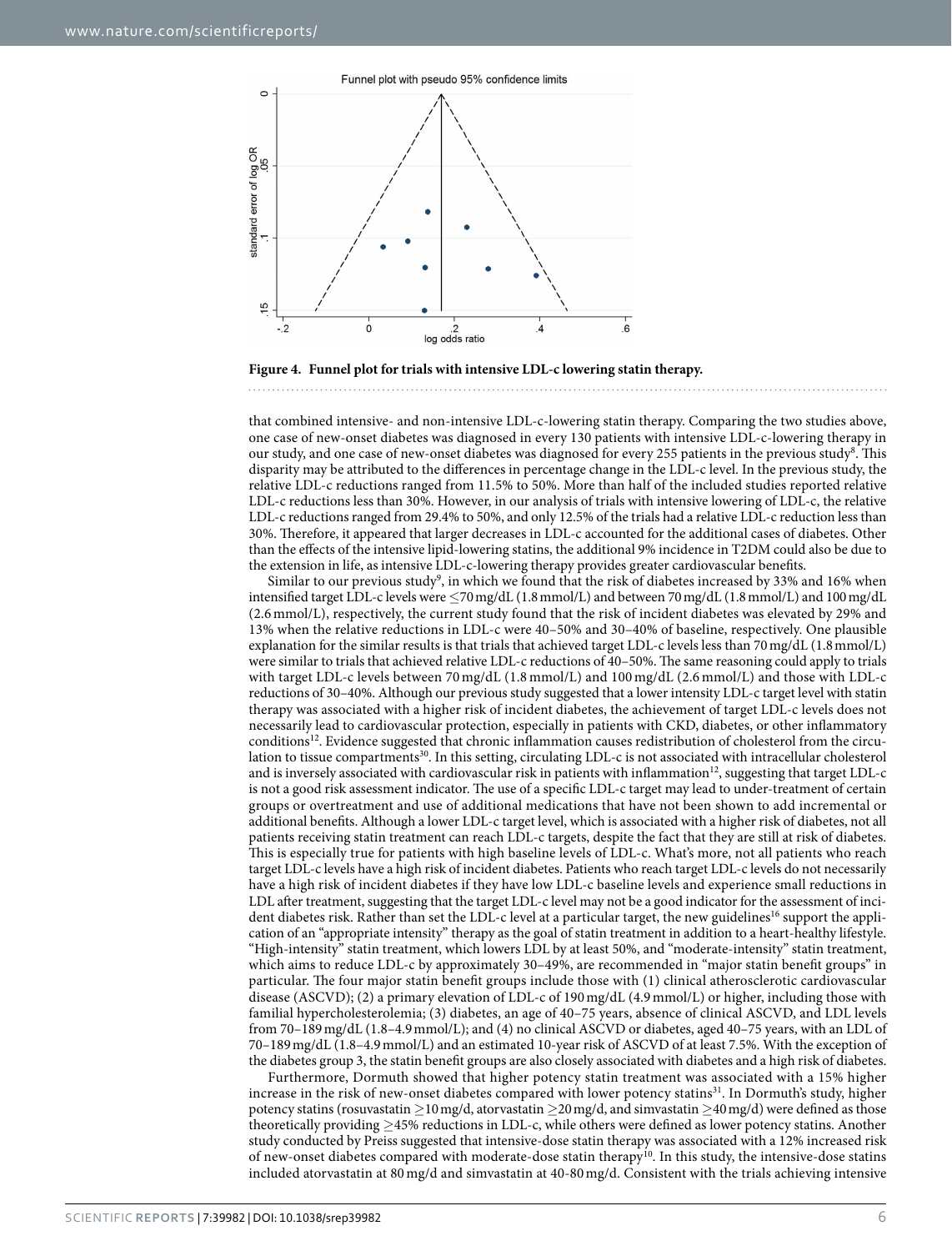LDL-c-lowering in this study, both LDL-c levels in the higher potency statin group of the first study and those of the intensive-dose statin group in the second study decreased more than 30% in most trials. However, the two studies only stratified trials by dose rather than by relative LDL-c reduction. Thus, from the previous two studies, it is difficult to claim that the new-onset diabetes caused by statins is related to high reductions in LDL-c or high statin dosages. Additionally, although both studies assessed the doses of statins and their theoretical ability to reduce LDL-c, high doses of statins are not necessarily associated with an increased reduction of LDL-c or with a high risk of incident diabetes due to 'statin resistance'. Some patients may experience 'statin resistance' and fail to respond to statins. Moreover, it has been reported that doubling the dose of statins only led to an approximate 5–6% greater decrease in LDL-c<sup>[11](#page-7-7)</sup>. Lower potency statins may also result in a high risk of incident diabetes if the individuals react well to them through high reductions in LDL-c. These findings suggest that statin dose may not be a good indicator for assessing the risk of incident diabetes.

As LDL-c reduction increases in importance, more and more clinicians will use LDL-c reduction as a substitute for target LDL-c level in risk assessments. In this study, we demonstrated that LDL-c reduction was the most appropriate indicator to assess the risk of statin-induced diabetes during lipid-lowering therapy. We demonstrated that a greater reduction in baseline LDL-c resulted in an increased risk of statin-induced diabetes, especially when the LDL-c reduction was ≥30%. The risks of incident diabetes were 13% and 29% in the subgroups with 30–40% and 40–50% reductions in LDL-c, respectively.

The mechanisms underlying statin-induced diabetes remain unclear, especially the increased risk with greater reductions in LDL-c. Our study suggested that the redistribution of cholesterol from the circulation to tissue compartments may be associated with statin-induced diabetes. Ma *et al.*[32](#page-8-15) demonstrated that lipid redistribution from the circulation to liver can be triggered by inflammatory stress, causing fatty liver disease and a lower plasma level of LDL-c in *Apoe* knockout mice. Greater reductions in LDL-c may result in increased transfer of LDL-c to the liver and pancreatic islets. Furthermore, LDL-c accumulated in tissue compartments (such as vessels, liver and islets) can be oxidized to form oxidized LDL-c, which is a potent pro-inflammatory chemoattractant of macrophages and T lymphocytes and can induce an inflammatory cascade that compromises insulin secretion and ultimately the structural integrity of islet beta-cells<sup>33</sup>. This may contribute to the development of diabetes. Other than the percentage of LDL-c reduction, the increased incidence in diabetes could also be due to an increased life-span, as intensive LDL-c-lowering therapy provides greater cardiovascular benefits. More studies are needed to elucidate the mechanism of statin-induced diabetes.

There are some limitations to this meta-analysis. First, participants in the included trials were mostly Caucasian, and the applicability of the results to other ethnic groups is uncertain. Second, some unpublished data were unavailable (e.g., inflammatory markers and liver function), which could have influenced the explanation of the results. The associations between intensive LDL-c reduction and incident diabetes may be related to comorbidity, an association that requires further investigation. Third, the diagnosis of incident diabetes varied between the trials in our study. For example, in the JUPITER<sup>[7](#page-7-3)</sup>, HPS<sup>[17](#page-8-0)</sup>, and CORONA<sup>19</sup> trials, diabetes was diagnosed based on physician report rather than on documented biochemical analyses. This may have affected the analysis of the incidence of new-onset diabetes.

In summary, previous studies have indicated that intensive LDL-c reductions provide greater cardiovascular protection in the four major statin benefit groups<sup>16</sup>. We demonstrated that LDL-c reduction is the most appropriate indicator for the assessment of statin-induced diabetes risk during lipid-lowering therapy. A greater reduction in baseline LDL-c resulted in an increased risk of statin-induced diabetes, especially when the percentage of LDL-c reduction was ≥30%. Blood glucose monitoring is recommended to watch out for the risk of new-onset diabetes among the four major statin benefit groups, especially when the LDL-c reduction is greater than 30% or the target LDL-c level is less than 100mg/dL (2.6mmol/L).

#### **Methods**

**Literature search.** This meta-analysis was performed according to the Preferred Reporting Items for Systematic reviews and Meta-Analyses (PRISMA) guidelines<sup>34</sup>. We searched the PubMed, Embase, Cochrane Central Register of Controlled Trials, Lilacs, Food and Drug Administration and European Medicines Agency databases from inception until May 2016 for randomized placebo and standard care-controlled endpoint trials of statins with the term "statin" and its synonyms (hydroxymethylglutaryl-coenzyme A reductase inhibitor, statins, fluvastatin, mevastatin, compactin, pravastatin, simvastatin, lovastatin, pitavastatin, rosuvastatin, cerivastatin and atorvastatin), "glucose" and "diabetes" and its synonym diabetes mellitus as keywords.

**Selection criteria.** We retrieved 5,039 initial reports and excluded statin trials that were not randomized controlled trials, that compared different statins, whether different types or different doses of the same type, that were conducted in patients with diabetes, that enrolled 1,000 or fewer participants and that had a scheduled treatment duration of less than 1 year. We excluded trials conducted in patients with organ transplants or HIV or those receiving haemodialysis. Trials that lacked data on new-onset diabetes, endpoint LDL-c or reductions in LDL-c were also excluded. Two independent reviewers performed the search, and a third reviewer resolved any discrepancies. The improved Jadad score (ranging from 0 to 5) was used to evaluate the quality of the included studies. This five-point scale assesses the following components: randomization (maximum two points), double-blinding (maximum two points), and description of withdrawals or dropouts (maximum one point)[35](#page-8-18).

**Data sources.** After application of the exclusion criteria, 30 eligible trials remained, and of these, 14 tri-als<sup>1,[5,](#page-7-13)[7](#page-7-3),17-27</sup> had published data on incident diabetes and LDL-c levels. The investigators of the remaining nine trials were contacted about obtaining unpublished data, but no responses were received. Finally, 14 trials were included. Among the 14 trials, eight of which had an LDL-c target level ≤100mg/dL (2.6mmol/L ) or a reduction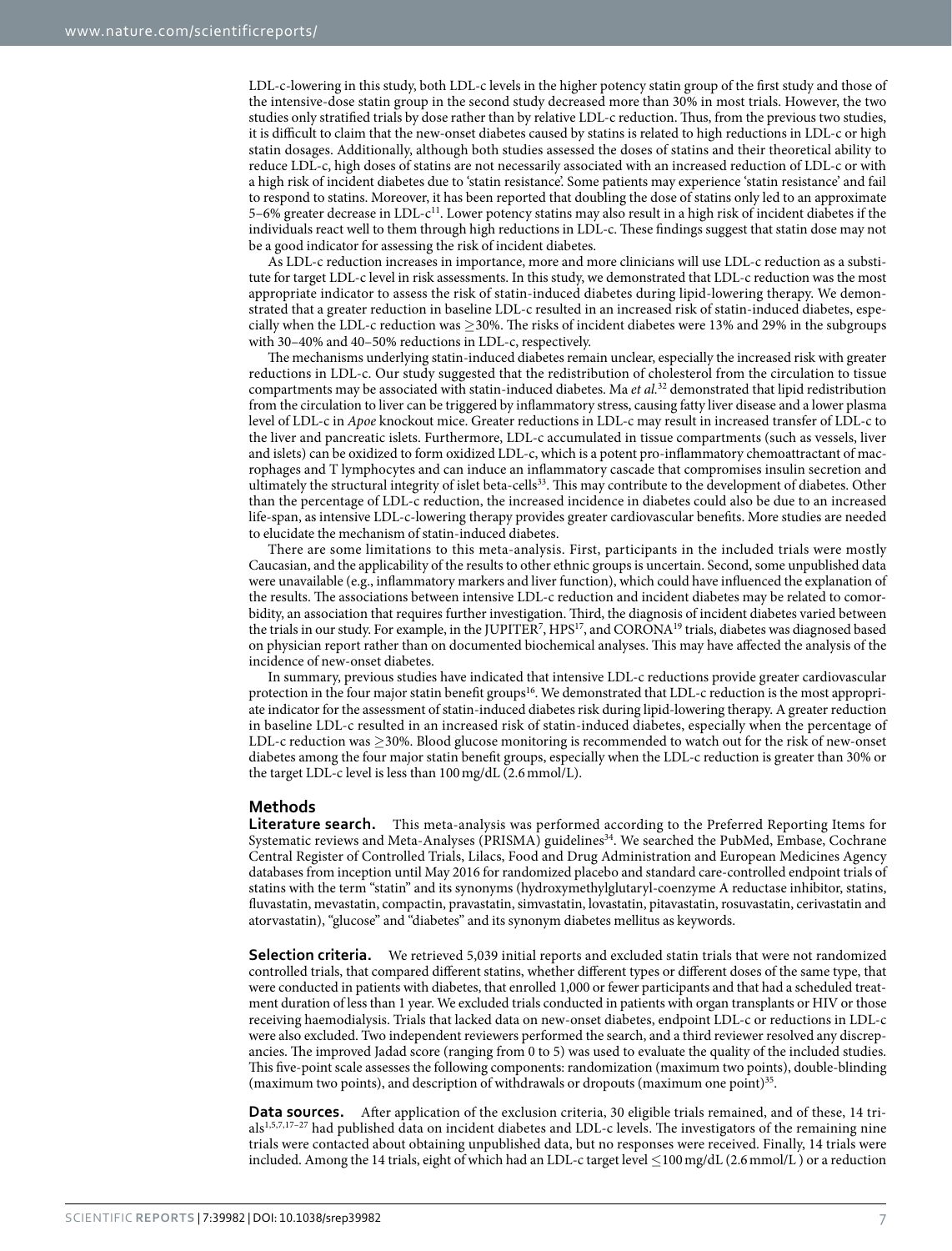in LDL-c of at least 30% from baseline. Information about the number of non-diabetic patients at baseline and cases of incident diabetes [characteristics of trials, clinical characteristics of the patients, therapeutic intervention (type and dose of statins), change in serum lipids, and incident diabetes] were independently abstracted from the included trials.

**Statistical analysis.** Based on the Cochrane guidelines, the  $I^2$  statistic [with 95% confidence interval (CI)] was used to assess the statistical heterogeneity between trials. *I*<sup>2</sup> is obtained from the formula  $[(Q-df)/Q]$  \*100%, where Q is the chi-squared statistic and df is the degrees of freedom. We calculated an overall OR with a random-effects model as the primary outcome because the random-effects model meta-analysis provides a more conservative assessment (i.e., wide CIs) of the average effect size than the fixed-effects model analysis. However, a fixed-effects model was also calculated as part of the sensitivity analysis. We used meta-regression analyses to investigate the potential sources of heterogeneity between trials. Summary odds ratios (ORs) with 95% CIs were first computed for the trials with intensive LDL-c-lowering therapy, and then, the 14 trials were stratified according to their relative reductions in LDL-c, ranging from 10–20%; >20–30%; >30–40%; and >40–50%. An OR was calculated for each LDL-c reduction range. ORs were defined as the risk of the cumulative incidence of diabetes. The absolute number of patients needed to diagnose one additional case of diabetes was calculated as  $(A + B)^*(C + D)$ / (A\*D − B\*C), where A was the new DM patients assigned to the statin group, B was the non-diabetic patients assigned to the statin group, C was the new DM patients assigned to the control group, and D was the non-diabetic patients assigned to the control group. The cases per 1,000 patient-years in the statin and control groups were calculated as  $1000^*A/4^*(A+B)$  and  $1000^*C/4^*(C+D)$ . We analysed the data using Stata version 11.0.

**Assessment of the risk of bias in the included studies.** We performed a comprehensive search for relevant trials to minimize bias. We assessed the risk of bias in each trial (Appendix S1) by examining the risk of selection bias (random sequence generation and allocation concealment), performance and detection bias (blinding of participants, personnel and outcome assessors), attrition bias (incomplete outcome data), and reporting bias (selective reporting). Two authors assessed study bias independently, with a third author to resolve any disagreements. To assess the publication bias in trials with a target LDL-c level ≤100mg/dL (2.6mmol/L) or an LDL-c reduction of at least 30% according to the ACC-AHA guidelines, we used a fail-safe number and Egger's test for a funnel plot.

**Sensitivity analysis.** In the sensitivity analysis, we performed a meta-analysis by excluding studies with a high risk of bias, restricting the studies to double-blind trials, all trials other than the HP[S17](#page-8-0) (for the greatest weight), and trials with negative results, and assessing the effects of individual statins separately. In addition, hydrophilic and lipophilic statins were compared. Fixed-effects models were also analysed to compared with the random-effects models as part of the sensitivity analysis.

#### **References**

- <span id="page-7-0"></span>1. Randomised trial of cholesterol lowering in 4444 patients with coronary heart disease: the Scandinavian Simvastatin Survival Study (4S). *Lancet* **344,** 1383–1389 (1994).
- 2. Shepherd, J. *et al.* Prevention of coronary heart disease with pravastatin in men with hypercholesterolemia. West of Scotland Coronary Prevention Study Group. *N Engl J Med* **333,** 1301–1307, doi: 10.1056/NEJM199511163332001 (1995).
- <span id="page-7-1"></span>3. Sacks, F. M. *et al.* The effect of pravastatin on coronary events after myocardial infarction in patients with average cholesterol levels. Cholesterol and Recurrent Events Trial investigators. *N Engl J Med* **335,** 1001–1009, doi: 10.1056/NEJM199610033351401 (1996).
- 4. Prevention of cardiovascular events and death with pravastatin in patients with coronary heart disease and a broad range of initial cholesterol levels. The Long-Term Intervention with Pravastatin in Ischaemic Disease (LIPID) Study Group. *N Engl J Med* **339,** 1349–1357, doi: 10.1056/NEJM199811053391902 (1998).
- <span id="page-7-13"></span>5. Downs, J. R. *et al.* Primary prevention of acute coronary events with lovastatin in men and women with average cholesterol levels: results of AFCAPS/TexCAPS. Air Force/Texas Coronary Atherosclerosis Prevention Study. *JAMA* **279,** 1615–1622 (1998).
- <span id="page-7-2"></span>6. Smith, S. C. Jr. *et al.* AHA/ACCF secondary prevention and risk reduction therapy for patients with coronary and other atherosclerotic vascular disease: 2011 update: a guideline from the American Heart Association and American College of Cardiology Foundation endorsed by the World Heart Federation and the Preventive Cardiovascular Nurses Association. *J Am Coll Cardiol* **58,** 2432–2446, doi: 10.1016/j.jacc.2011.10.824 (2011).
- <span id="page-7-3"></span>7. Ridker, P. M. *et al.* Rosuvastatin to prevent vascular events in men and women with elevated C-reactive protein. *N Engl J Med* **359,** 2195–2207, doi: 10.1056/NEJMoa0807646 (2008).
- <span id="page-7-4"></span>8. Sattar, N. *et al.* Statins and risk of incident diabetes: a collaborative meta-analysis of randomised statin trials. *Lancet* **375,** 735–742, doi: 10.1016/S0140-6736(09)61965-6 (2010).
- <span id="page-7-5"></span>9. Cai, R. *et al.* Lower intensified target LDL-c level of statin therapy results in a higher risk of incident diabetes: a meta-analysis. *PLoS One* **9,** e104922, doi: 10.1371/journal.pone.0104922 (2014).
- <span id="page-7-6"></span>10. Preiss, D. *et al.* Risk of incident diabetes with intensive-dose compared with moderate-dose statin therapy: a meta-analysis. *JAMA* **305,** 2556–2564, doi: 10.1001/jama.2011.860 (2011).
- <span id="page-7-7"></span>11. Nicholls, S. J., Brandrup-Wognsen, G., Palmer, M. & Barter, P. J. Meta-analysis of comparative efficacy of increasing dose of Atorvastatin versus Rosuvastatin versus Simvastatin on lowering levels of atherogenic lipids (from VOYAGER). *Am J Cardiol* **105,** 69–76, doi: 10.1016/j.amjcard.2009.08.651 (2010).
- <span id="page-7-8"></span>12. Chen, Y. *et al.* Inflammatory stress induces statin resistance by disrupting 3-hydroxy-3-methylglutaryl-CoA reductase feedback regulation. *Arterioscler Thromb Vasc Biol* **34,** 365–376, doi: 10.1161/ATVBAHA.113.301301 (2014).
- <span id="page-7-9"></span>13. Wanner, C. *et al.* Atorvastatin in patients with type 2 diabetes mellitus undergoing hemodialysis. *N Engl J Med* **353,** 238–248, doi: 10.1056/NEJMoa043545 (2005).
- <span id="page-7-10"></span>14. Fellstrom, B. C. *et al.* Rosuvastatin and cardiovascular events in patients undergoing hemodialysis. *N Engl J Med* **360,** 1395–1407, doi: 10.1056/NEJMoa0810177 (2009).
- <span id="page-7-11"></span>15. Holdaas, H. *et al.* Effect of fluvastatin on cardiac outcomes in renal transplant recipients: a multicentre, randomised, placebocontrolled trial. *Lancet* **361,** 2024–2031, doi: 10.1016/S0140-6736(03)13638-0 (2003).
- <span id="page-7-12"></span>16. Stone, N. J. *et al.* 2013 ACC/AHA guideline on the treatment of blood cholesterol to reduce atherosclerotic cardiovascular risk in adults: a report of the American College of Cardiology/American Heart Association Task Force on Practice Guidelines. *Circulation* **129,** S1–45, doi: 10.1161/01.cir.0000437738.63853.7a (2014).